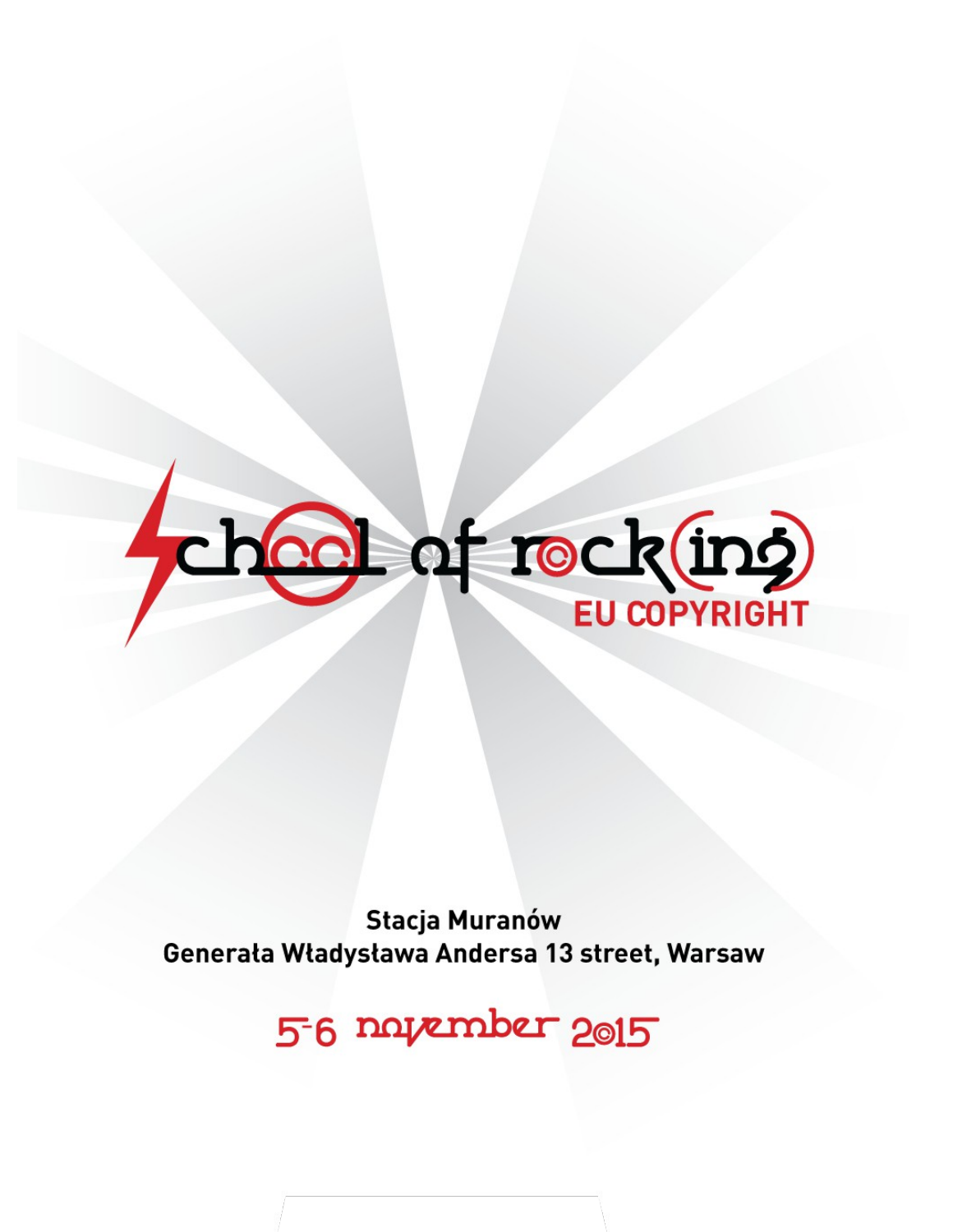## DAY 1 – 5 NOVEMBER

- 09:00-09:30 Presentation of participants and introduction of the event
- 09:30-10:30 Rules of the Game: EU decision-making Speaker: Joe McNamee (EDRi)
- 10:30-11.00 Break
- 11:00-13:00 Current EU institutions discussions (Presentation: EDRi) Speakers:
	- Jean Bergevin, Head of Unit, Fight against Counterfeiting and Piracy Unit, DG GROW, European Commission
	- Eszter Bako (Parliamentary Assistant, MEP Julia Reda's office)
	- Emil Kedzierski, Ministry of Administration and Digitization of Poland
	- Dimitar Dimitrov from Wikimedia
- $-Lunch -$
- 14:30-16:00 Main battlegrounds substantive law: GLAM (galleries, libraries, archives, and museums), freedom of panorama, education, text and data mining and geo-blocking (Speakers: Centrum Cyfrowe / Wikimedia; Moderation: Communia)
- 16:00-16:30 Break
- 16.30-18:00 Main battlegrounds enforcement: liability, "due diligence"/"duty of care", Commission consultation, "follow the money", injunctions (Speakers: EDRi; Moderation: EDRi, Wikimedia, Centrum Cyfrowe)
- 18:00- 19:00 Time to rest before dinner
- 19:00h Dinner at restaurant Freta 33, located at Freta street 33/35, Warsaw.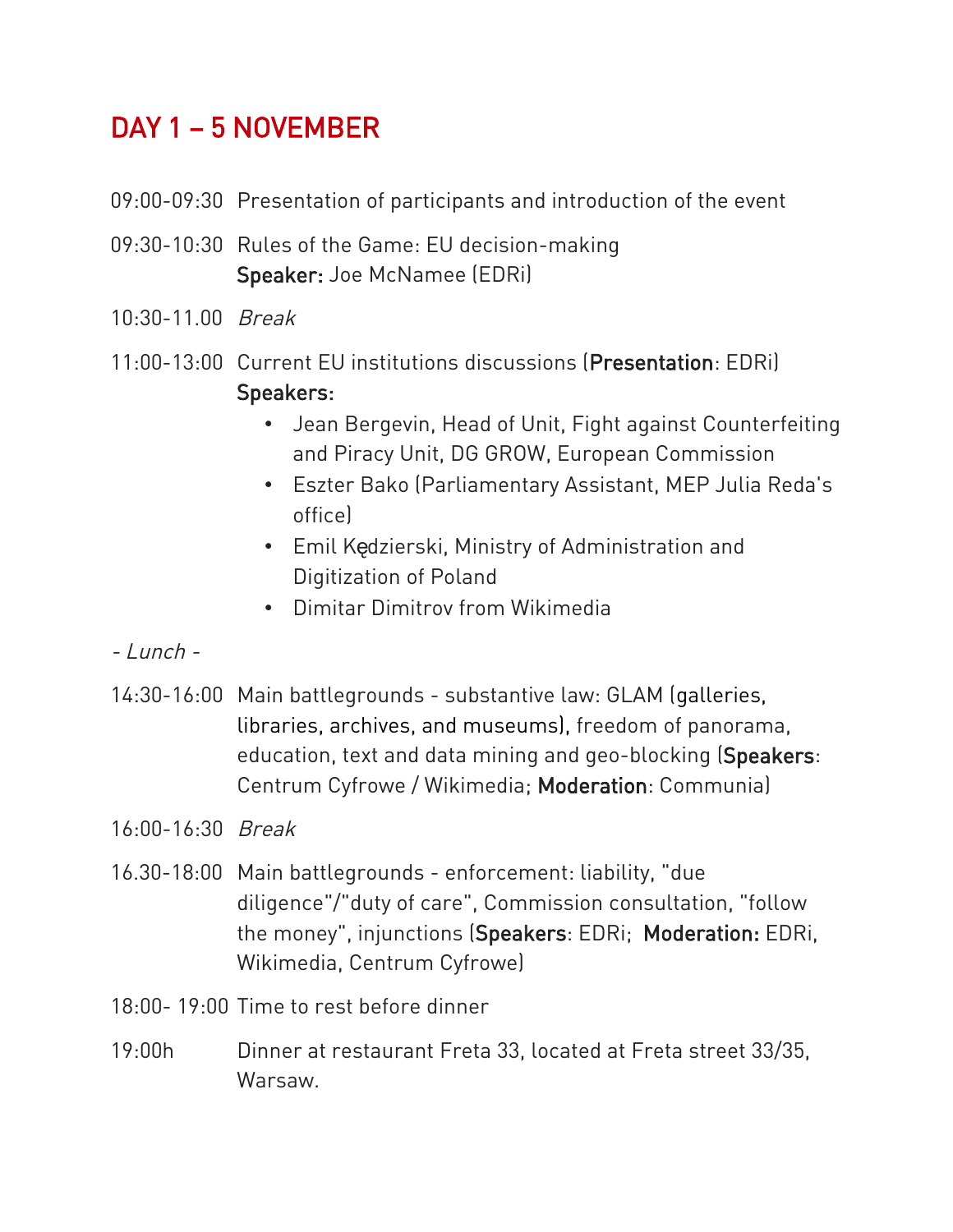## DAY 2 – 6 NOVEMBER

- 09:30-11:00 Briefings on national campaigns, sharing of information, sharing of briefing materials, availability of people for translation of materials, volunteers for building online resources (Coordination: Centrum Cyfrowe)
- 11:00-11:30 Break
- 11:30-13:00 EU-level campaign planning Work in small groups on specific topics

- Lunch -

14:30-16:00 EU-level campaign planning continues (if needed) Summaries of the previous session

16:00-16:20 Break

16.20-17:00 EU-level campaign, final wrap up (if needed)